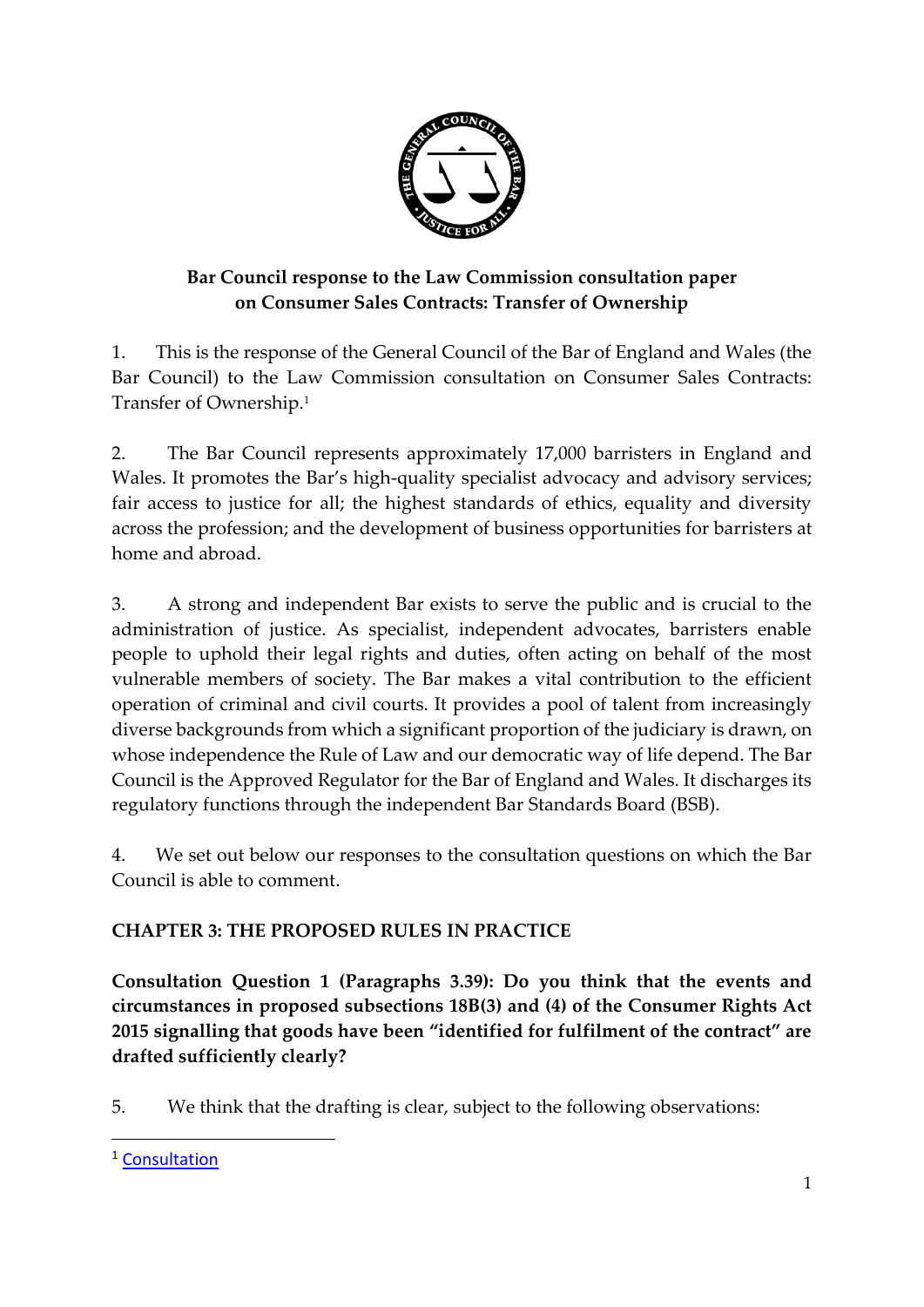- a. We wonder whether consideration has been given to whether it is possible to align the language in the proposed section 18B(3) more closely with regulation 28(b) of the Consumer Contracts (Information, Cancellation and Additional Charges) Regulations 2013. This subsection excludes the right of cancellation in relation to contracts for the supply of goods that are made to the consumer's specifications or are clearly personalised. Whilst we think it is likely that goods which are "clearly personalised" are covered by the proposed section 18B(4)(c), it might improve clarity if the same language could be adopted across these pieces of legislation.
- b. The phrase "intended by the trader to be permanent", which appears in proposed sections 18B(4)(a), (b) and (h) makes the transfer of ownership dependent upon the trader's subjective intention. A consumer is unlikely to have sufficient knowledge of the supplier's practices to ascertain this intention (other than in simple cases) and the extent to which an insolvency practitioner will be in a better position may depend on the nature of the business and the extent to which its insolvency is orderly or chaotic. We recognise that this is a difficult issue and we address the point further in our response to Question 2 below.
- c. It appears to be intended that section 18B(4)(b) will cover situations beyond the physical setting aside of goods (such as the example in paragraph 3.27 of the Consultation Paper). We wonder whether this should be made explicit, perhaps by the inclusion of a phrase such as "whether physically or otherwise".

**Consultation Question 2 (Paragraphs 3.40): Do you think that the events and circumstances in proposed subsections 18B(3) and (4) of the Consumer Rights Act 2015 could have unexpected consequences for when ownership transfers? If so, please explain your concerns.**

6. We wonder whether further consideration should be given to sections 18B(4)(a), (b) and (h). A trader may intend labelling, setting aside or some other action to be permanent but, due to unforeseen circumstances (such as the example given in paragraph 3.25 of the Consultation Paper), may then need to reverse this action and use the goods for fulfilment of another customer's order.

7. If ownership has transferred, this simple action would potentially amount to conversion of the original customer's goods, creating an actionable wrong in circumstances where (absent an insolvency situation) it would not seem to be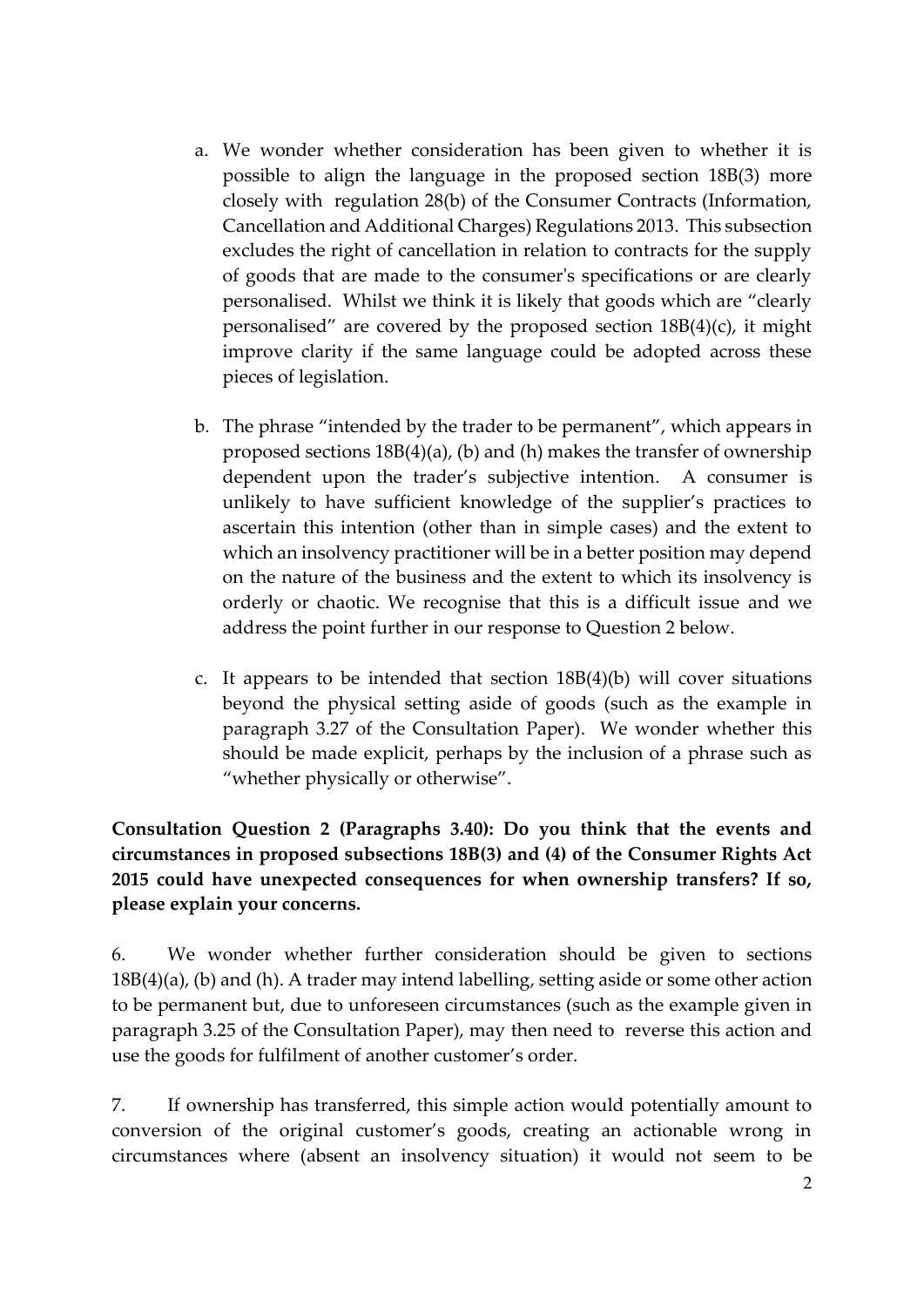warranted.. On the other hand, if the drafting was changed such that the labelling, setting aside or other action must, in fact, be permanent *and irreversible*, it is unlikely to provide much additional consumer protection - the situation would be as set out in *Carlos Federspiel & Co v Charles Twigg & Co* [1957] Lloyd's Rep 240.

8. It is not easy to reconcile these issues and protect a trader's legitimate interest in flexibility whilst also protecting consumers upon insolvency. However, we wonder whether it is possible to consider a form of drafting which ties the transfer of ownership in the scenarios envisaged in sections 18B(4)(a), (b) and (h) to a trader's insolvency. If this could be achieved, it would allow traders to retain flexibility in practice but would transfer ownership of goods labelled or set aside for a specific consumer to that consumer should the trader become insolvent.

# **Consultation Question 3 (Paragraphs 3.41): Do you think that there any other events or circumstances which should result in ownership of the goods transferring to the consumer?**

9. No. We consider the Commission has identified the appropriate events and circumstances and note that section 18B(4)(h) should cover unforeseen circumstances.

#### **Consultation Question 5 (Paragraphs 3.54): Do you think that the conditions in subsection 20A(1) of the Sale of Goods Act 1979 should be amended for consumer contracts on the terms described above?**

10. We agree in principle with the proposals, subject to our responses to Question 2 above and Question 6 below.

#### **Consultation Question 6 (Paragraphs 3.55): Could the amendments described above to the conditions in subsection 20A(1) of the Sale of Goods Act 1979 have unexpected consequences for when co-ownership of a bulk transfers in a consumer context? If so, please explain your concerns.**

11. The proposed expansion of the situations which would vest co-ownership in a consumer could give rise to some interference with a trader's ability to assign and reassign goods. Although, as the Report comments, this is not likely to be an area where consumers are substantially affected, we can envisage that, for traders, the logistics of fulfilling a variety of orders from different bulks could see frequent but unanticipated re-assigning. See further our answer to Question 2.

**Consultation Question 7 (Paragraphs 3.56): Do you think that there are any other events or circumstances which should be listed in subsection 20A(1) in order to identify the bulk to a consumer contract?**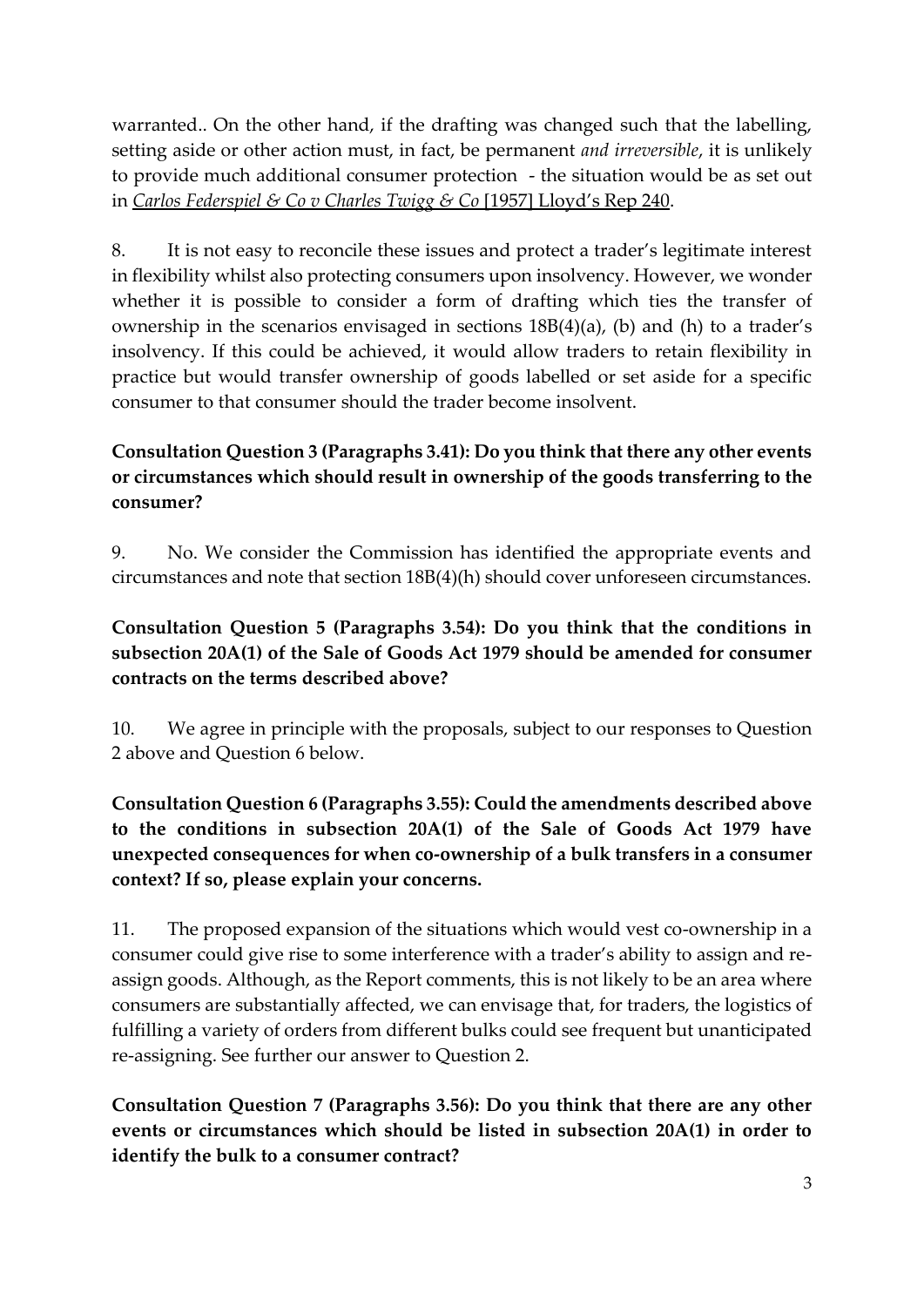#### 12. No.

#### **Consultation Question 8 (Paragraphs 3.61): Do you think that the proposed rules in subsections 18A(4) and 18B(5) of the Consumer Rights Act 2015 will sufficiently protect the interests of both consumers and retailers?**

13. Subject to the comments above, we consider the proposed rules strike a reasonable balance between the interests of the consumers and the retailers. However, the operation of the rules in practice may discriminate between consumers on the basis of factors which are outside their control and which might appear to them to have little logical rationale. It may be that explanation of the rules will alleviate any difficulties this will create.

# **Consultation Question 9 (Paragraphs 3.75): Do you agree that the rules on transfer of ownership in the draft Bill should not apply to conditional sales contracts and hire-purchase agreements?**

14. Yes, for the reasons given by the Commission at paragraph 3.73 of the Consultation.

# **Consultation Question 11 (Paragraphs 3.84): Do you think it would be appropriate for the rules in proposed sections 18A and 18B of the Consumer Rights Act 2015 to apply to contracts for the transfer of goods?**

15. We think there are important conceptual differences between contracts for sale and contracts for the transfer of goods. Once the Commission has considered the responses received to Question 10 above, important consideration will need to be given to the appropriateness of applying the rules in proposed sections 18A and 18B to the transfer of goods.

16. Our tentative, preliminary, view is that it would not be appropriate to apply the rules proposed in sections 18A and 18B to contracts for the transfer of goods. It seems to us that, without significant modification, the application of those rules could frequently result in the consumer simultaneously being the legal owner of both the goods they are due to provide and the legal owner of the goods they are due to receive; we do not believe this would accord with the intention or expectation of consumers or traders. Further, should the transfer contract not be completed, these rules could result in significant legal complexity.

**Consultation Question 12 (Paragraphs 3.109): On the insolvency of a retailer, a consumer may prefer to receive a refund of their prepayment rather than take**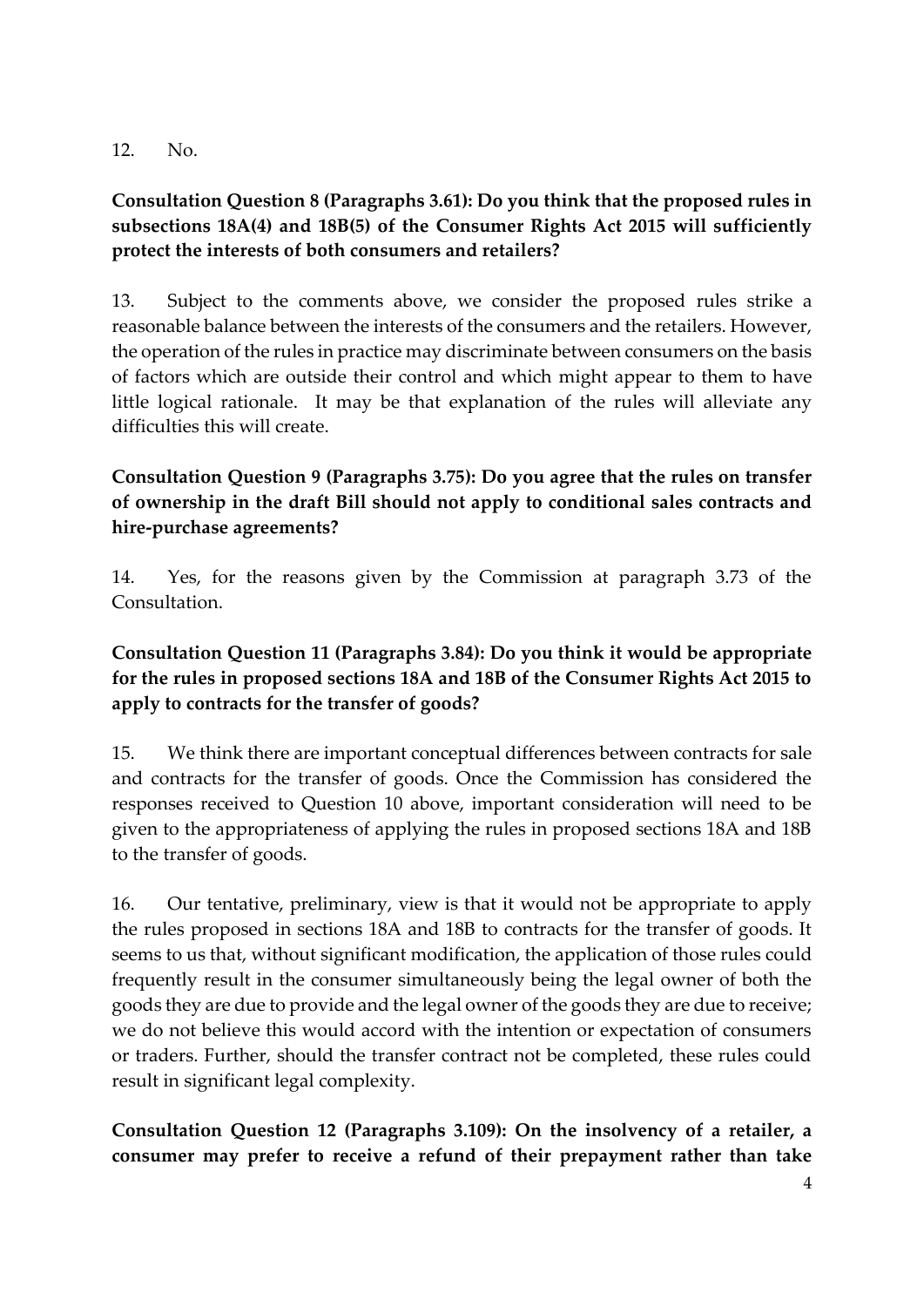**possession of goods they have prepaid for. Do consultees agree that the consumer may be entitled to a refund of their prepayment under section 75 or chargeback rules, even if ownership of the goods has transferred to them?**

17. Yes, we agree for the reasons given by the Commission. The consumer's rights would be subject to the usual limitations on section 75 and chargeback claims. Further, in the case of section 75 claims, the consumer would usually need to formally reject the goods, cancel the contract or treat it as at an end in order to trigger an obligation for the trader to reimburse the prepayment; the breach of this reimbursement obligation *may* then be actionable in contract and under section 75, allowing the consumer to reclaim their prepayment from their credit provider

**However, we note that section 28(9) of the Consumer Rights Act 2015 does not specifically make a trader's failure to honour its reimbursement obligations actionable as a breach of contract (c.f. regulation 34(13) of the Consumer Contracts (Information, Cancellation and Additional Charges) Regulations 2013. Further, we are not confident that the initial delivery breach is sufficient to enable a consumer to claim a reimbursement due under section 28(9) in a section 75 claim; it is at least arguable that the reimbursement is a statutory remedy which is distinct from any contractual claim and therefore falls outside the ambit of section 75. If the Commission's intention is that consumers should be able to claim under section 75 if a trader fails to comply with its reimbursement obligation under section 28(9), we wonder whether section 28(9) ought to be amended to make it clear that breach of the reimbursement obligation is actionable as a breach of the contract.**

**Consultation Question 13 (Paragraphs 3.110): If a consumer chooses to take possession of goods on a retailer's insolvency, do consultees agree that:**

- **(1) the consumer would be able to claim any additional charges they had to pay for storage or delivery under section 75?**
- **(2) these fees could not be claimed under chargeback rules?**

18. Yes, we agree for the reasons given by the Commission.

#### **Consultation Question 14 (Paragraphs 3.122): Do consultees agree with our analysis of how retention of title clauses will interact with the rules in the draft Bill?**

19. Yes, we agree with the Commission's analysis. Further, if the concerns we raise in response to Questions 2 and 6 can be addressed, we think the concerns raised by previous consultees on the impact of these changes may be, at least partially, addressed.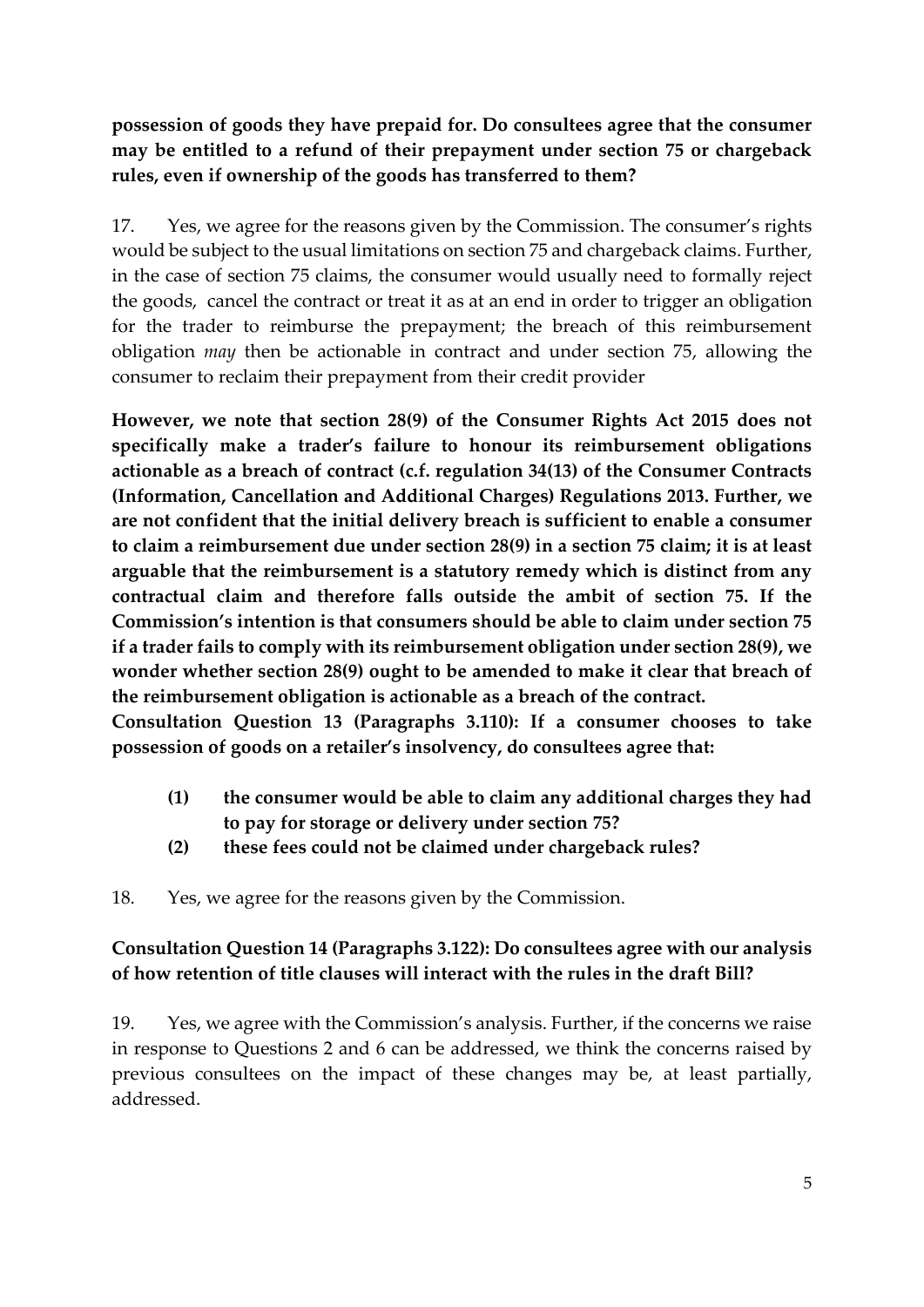**Consultation Question 15 (Paragraphs 3.127): Do consultees agree with our analysis of how warehouse and deliverers' liens will interact with the rules in the draft Bill?**

20. Yes, we agree with the Commission's analysis.

**Consultation Question 20 (Paragraphs 4.39): We have been told by some retailers that terms and conditions delaying formation of the sales contract are used to mitigate certain risks, including the risk of insufficient stock and pricing errors. Do you consider that retailers can achieve the same objective through the use of conditional contracts?**

21. We are not confident that conditional contracts could be successfully used as the Law Commission suggests. We are not convinced that section 28(2) of the Consumer Rights Act 2015 necessarily permits the imposition of conditions precedent or subsequent as envisaged in the consultation. In our view, it is at the very least arguable that section 28(2) enables the parties to agree, for example, that the consumer will collect the goods or for some other means of physical transport of the goods but does not permit the parties to agree that the trader may never have to provide the goods in certain circumstances.

22. It is arguable that the legislative structure permits the trader to use conditional contracts as suggested. However, this is far from certain and the trader would be exposed to a degree of legal uncertainty in not knowing whether any condition precedent or subsequent would be struck down by either section 31 or Part 2 of the Consumer Rights Act 2015.

23. Unless and until the Commission receives evidence of significant consumer detriment caused by terms delaying contract formation, we consider it may be better to retain the status quo, which permits terms delaying contract formation provided they satisfy the requirement of fairness in Part 2 of the Consumer Rights Act 2015.

# **Consultation Question 34 (Paragraphs 5.39): Do consultees agree with our assessment of consumer benefits and are there any other benefits which could result from the proposed rules in the draft Bill?**

**Please provide qualitative and quantitative evidence where possible.**

24. We agree with the Commission's assessment. We agree that there will not be a significant impact in the overall level of consumer detriment if the proposed changes are introduced but some customers will benefit significantly.

25. We also agree that the proposed changes are more accessible and easier to understand than the current law. However, whether an average consumer will easily